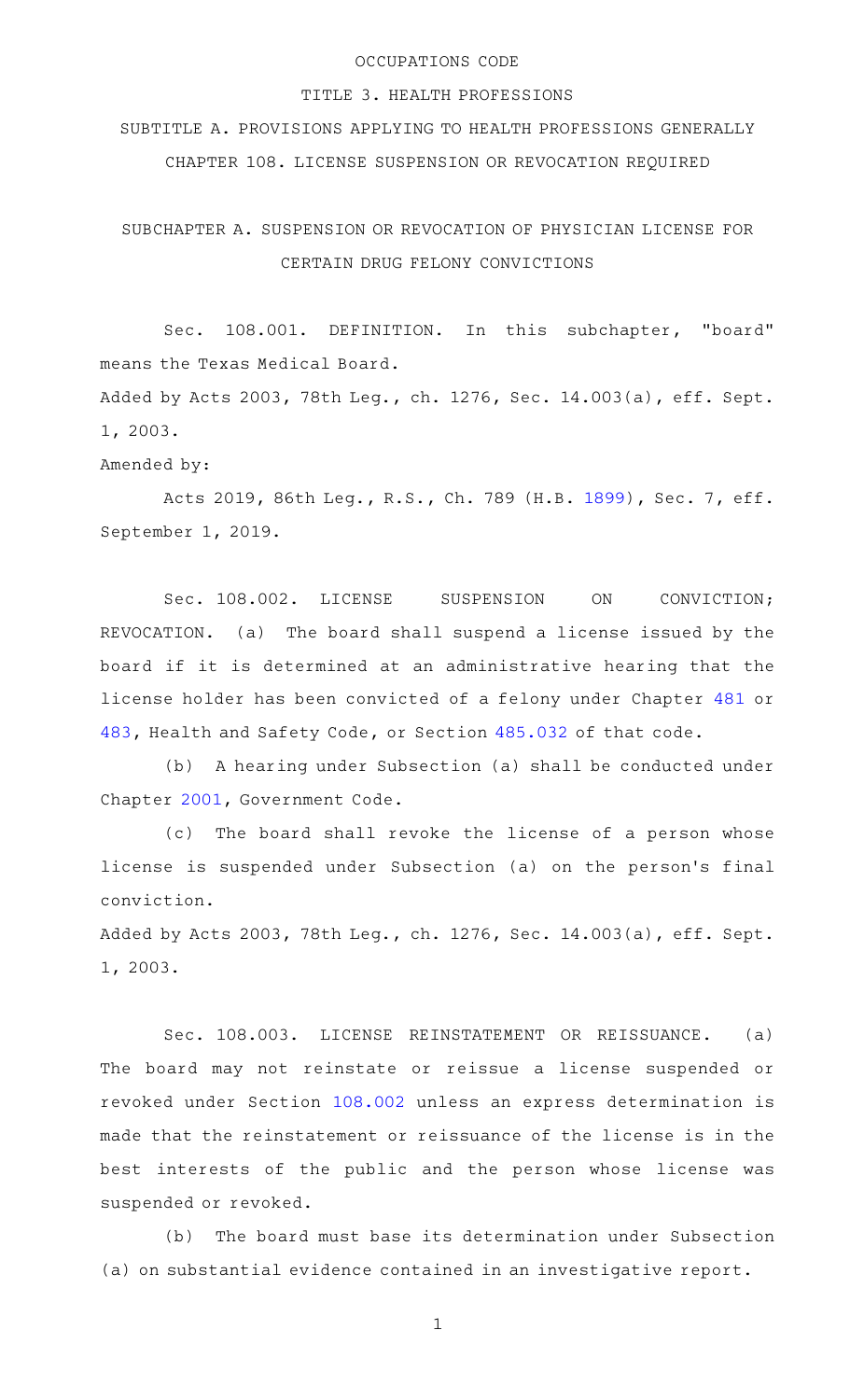Added by Acts 2003, 78th Leg., ch. 1276, Sec. 14.003(a), eff. Sept. 1, 2003.

## SUBCHAPTER B. AUTOMATIC DENIAL OR REVOCATION OF HEALTH CARE PROFESSIONAL LICENSE

Sec. 108.051. DEFINITIONS. In this subchapter: (1) "Health care professional" means:

 $(A)$  a dentist licensed under Subtitle D;

(B) a dental hygienist licensed under Chapter

[262;](http://www.statutes.legis.state.tx.us/GetStatute.aspx?Code=OC&Value=262)

(C) a hearing instrument fitter and dispenser licensed under Chapter [402;](http://www.statutes.legis.state.tx.us/GetStatute.aspx?Code=OC&Value=402)

(D) a nurse, including an advanced practice registered nurse, licensed under Chapter [301;](http://www.statutes.legis.state.tx.us/GetStatute.aspx?Code=OC&Value=301)

(E) an occupational therapist licensed under Chapter [454;](http://www.statutes.legis.state.tx.us/GetStatute.aspx?Code=OC&Value=454)

(F) an optometrist or therapeutic optometrist licensed under Chapter [351;](http://www.statutes.legis.state.tx.us/GetStatute.aspx?Code=OC&Value=351)

> $(G)$  a pharmacist licensed under Subtitle J; (H) a physical therapist licensed under Chapter (I) a physician licensed under Subtitle B;

[204;](http://www.statutes.legis.state.tx.us/GetStatute.aspx?Code=OC&Value=204)

[453;](http://www.statutes.legis.state.tx.us/GetStatute.aspx?Code=OC&Value=453)

 $(K)$  a podiatrist licensed under Chapter [202](http://www.statutes.legis.state.tx.us/GetStatute.aspx?Code=OC&Value=202);

(J) a physician assistant licensed under Chapter

 $(L)$  a psychologist licensed under Chapter [501](http://www.statutes.legis.state.tx.us/GetStatute.aspx?Code=OC&Value=501);

(M) a social worker licensed under Chapter [505](http://www.statutes.legis.state.tx.us/GetStatute.aspx?Code=OC&Value=505);

and

(N) a speech-language pathologist or audiologist licensed under Chapter [401.](http://www.statutes.legis.state.tx.us/GetStatute.aspx?Code=OC&Value=401)

(2) "License" means a license, certificate, registration, permit, or other authorization that:

 $(A)$  is issued by a licensing authority; and

(B) a person must obtain to practice or engage in a particular business, occupation, or profession.

(3) "Licensing authority" means a department,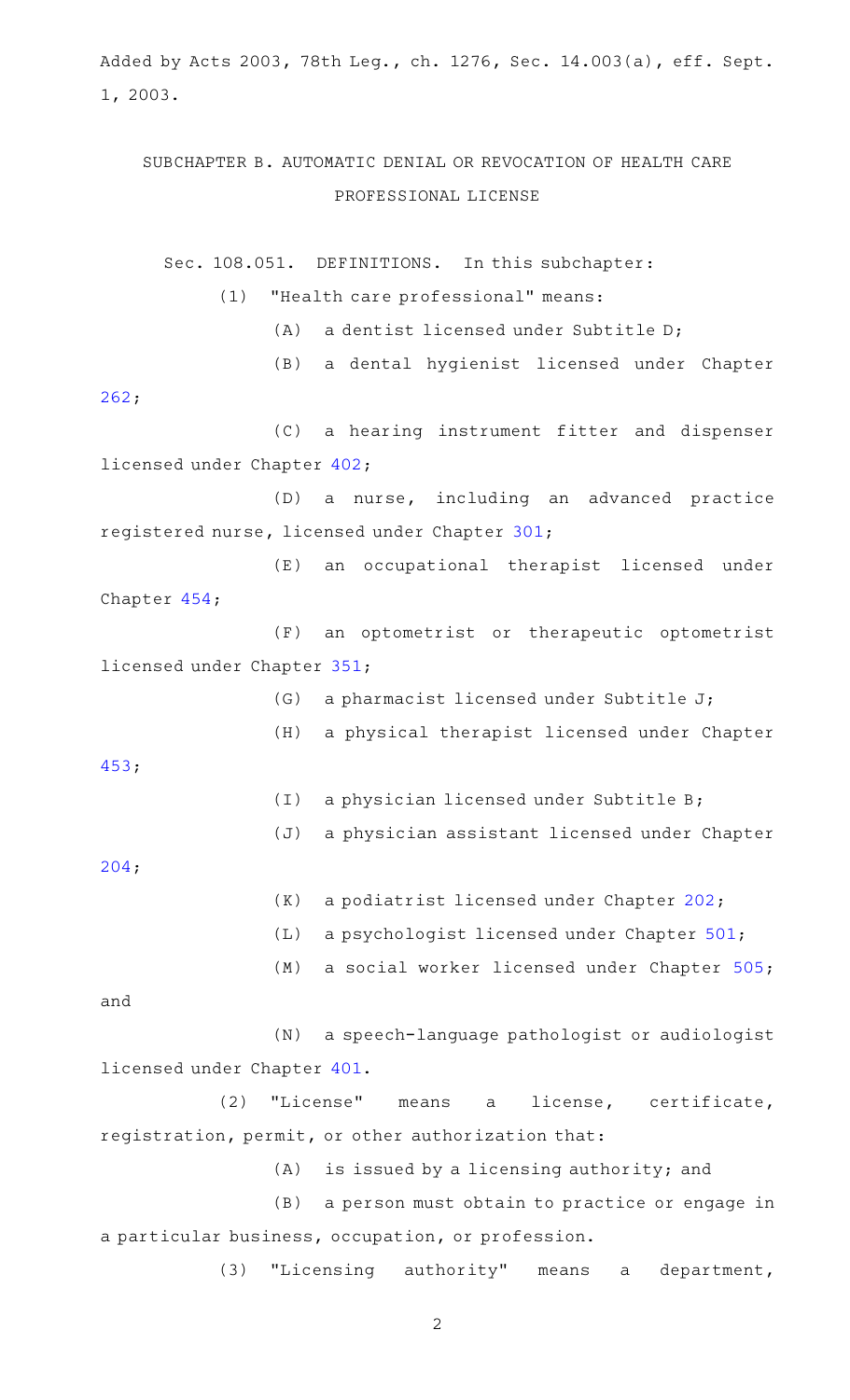commission, board, office, or other agency of this state that issues a license.

Added by Acts 2019, 86th Leg., R.S., Ch. 789 (H.B. [1899](http://www.legis.state.tx.us/tlodocs/86R/billtext/html/HB01899F.HTM)), Sec. 8, eff. September 1, 2019.

Sec. 108.052. DENIAL OF LICENSE. A licensing authority shall deny an application for a license as a health care professional for an applicant who:

(1) is required to register as a sex offender under Chapter [62,](http://www.statutes.legis.state.tx.us/GetStatute.aspx?Code=CR&Value=62) Code of Criminal Procedure;

(2) has been previously convicted of or placed on deferred adjudication community supervision for the commission of a felony offense involving the use or threat of force; or

(3) has been previously convicted of or placed on deferred adjudication community supervision for the commission of an offense:

(A) under Section [22.011](http://www.statutes.legis.state.tx.us/GetStatute.aspx?Code=PE&Value=22.011), [22.02](http://www.statutes.legis.state.tx.us/GetStatute.aspx?Code=PE&Value=22.02), [22.021,](http://www.statutes.legis.state.tx.us/GetStatute.aspx?Code=PE&Value=22.021) or [22.04,](http://www.statutes.legis.state.tx.us/GetStatute.aspx?Code=PE&Value=22.04) Penal Code, or an offense under the laws of another state or federal law that is equivalent to an offense under one of those sections;

 $(B)$  committed:

(i) when the applicant held a license as a health care professional in this state or another state; and

(ii) in the course of providing services within the scope of the applicant's license; and

(C) in which the victim of the offense was a patient of the applicant. Added by Acts 2019, 86th Leg., R.S., Ch. 789 (H.B. [1899](http://www.legis.state.tx.us/tlodocs/86R/billtext/html/HB01899F.HTM)), Sec. 8,

eff. September 1, 2019.

Sec. 108.053. REVOCATION OF LICENSE. (a) The license of a health care professional is revoked if the health care professional is:

(1) convicted or placed on deferred adjudication community supervision for an offense described by Section [108.052\(](http://www.statutes.legis.state.tx.us/GetStatute.aspx?Code=OC&Value=108.052)2) or (3); or

(2) required to register as a sex offender under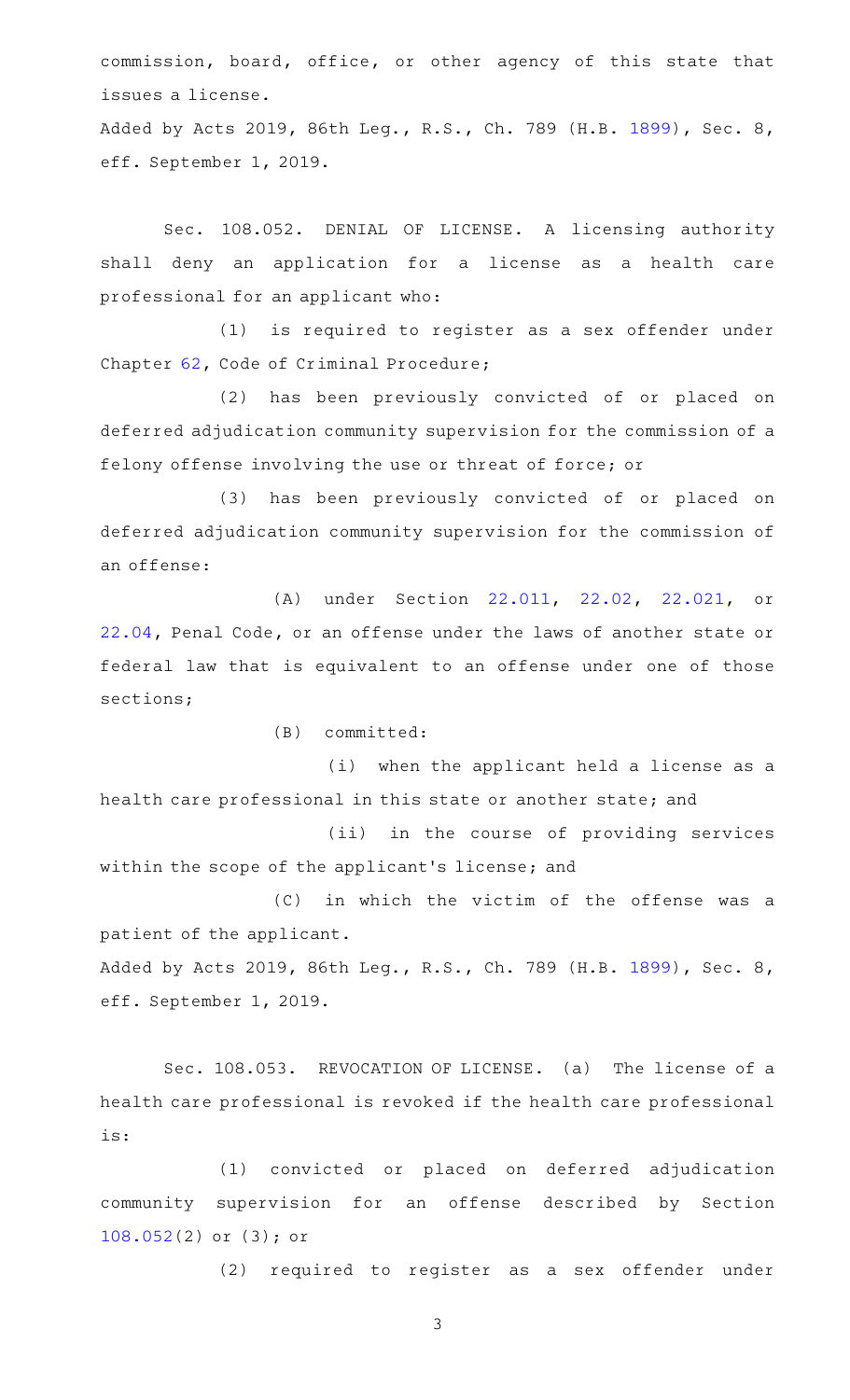Chapter [62,](http://www.statutes.legis.state.tx.us/GetStatute.aspx?Code=CR&Value=62) Code of Criminal Procedure.

(b) The licensing authority shall revoke a license and update the authority's records to reflect the revocation under Subsection (a) immediately on receiving notification:

(1) by a court under Article  $42.0175$ , Code of Criminal Procedure, that the court made a finding under that article; or

(2) by a parole panel under Section [508.1864](http://www.statutes.legis.state.tx.us/GetStatute.aspx?Code=GV&Value=508.1864), Government Code, that the license holder is required to register as a sex offender under Chapter [62,](http://www.statutes.legis.state.tx.us/GetStatute.aspx?Code=CR&Value=62) Code of Criminal Procedure, as a condition of release on parole or to mandatory supervision. Added by Acts 2019, 86th Leg., R.S., Ch. 789 (H.B. [1899](http://www.legis.state.tx.us/tlodocs/86R/billtext/html/HB01899F.HTM)), Sec. 8, eff. September 1, 2019.

Sec. 108.054. REAPPLICATION. A person whose license application is denied under this subchapter:

(1) based on a conviction or placement on deferred adjudication community supervision for an offense described by Section [108.052\(](http://www.statutes.legis.state.tx.us/GetStatute.aspx?Code=OC&Value=108.052)2) or (3) may reapply for the license if the conviction or deferred adjudication is reversed, set aside, or vacated on appeal; or

(2) based on a requirement to register as a sex offender under Chapter [62,](http://www.statutes.legis.state.tx.us/GetStatute.aspx?Code=CR&Value=62) Code of Criminal Procedure, may reapply for the license after the expiration of the period for which the person is required to register.

Added by Acts 2019, 86th Leg., R.S., Ch. 789 (H.B. [1899](http://www.legis.state.tx.us/tlodocs/86R/billtext/html/HB01899F.HTM)), Sec. 8, eff. September 1, 2019.

Sec. 108.055. REINSTATEMENT. A person whose license is revoked under this subchapter:

(1) based on a conviction or placement on deferred adjudication community supervision for an offense described by Section [108.052\(](http://www.statutes.legis.state.tx.us/GetStatute.aspx?Code=OC&Value=108.052)2) or (3) may apply for reinstatement of the license with the appropriate licensing authority if the conviction or deferred adjudication is reversed, set aside, or vacated on appeal; or

(2) based on a requirement to register as a sex offender under Chapter [62,](http://www.statutes.legis.state.tx.us/GetStatute.aspx?Code=CR&Value=62) Code of Criminal Procedure, may apply